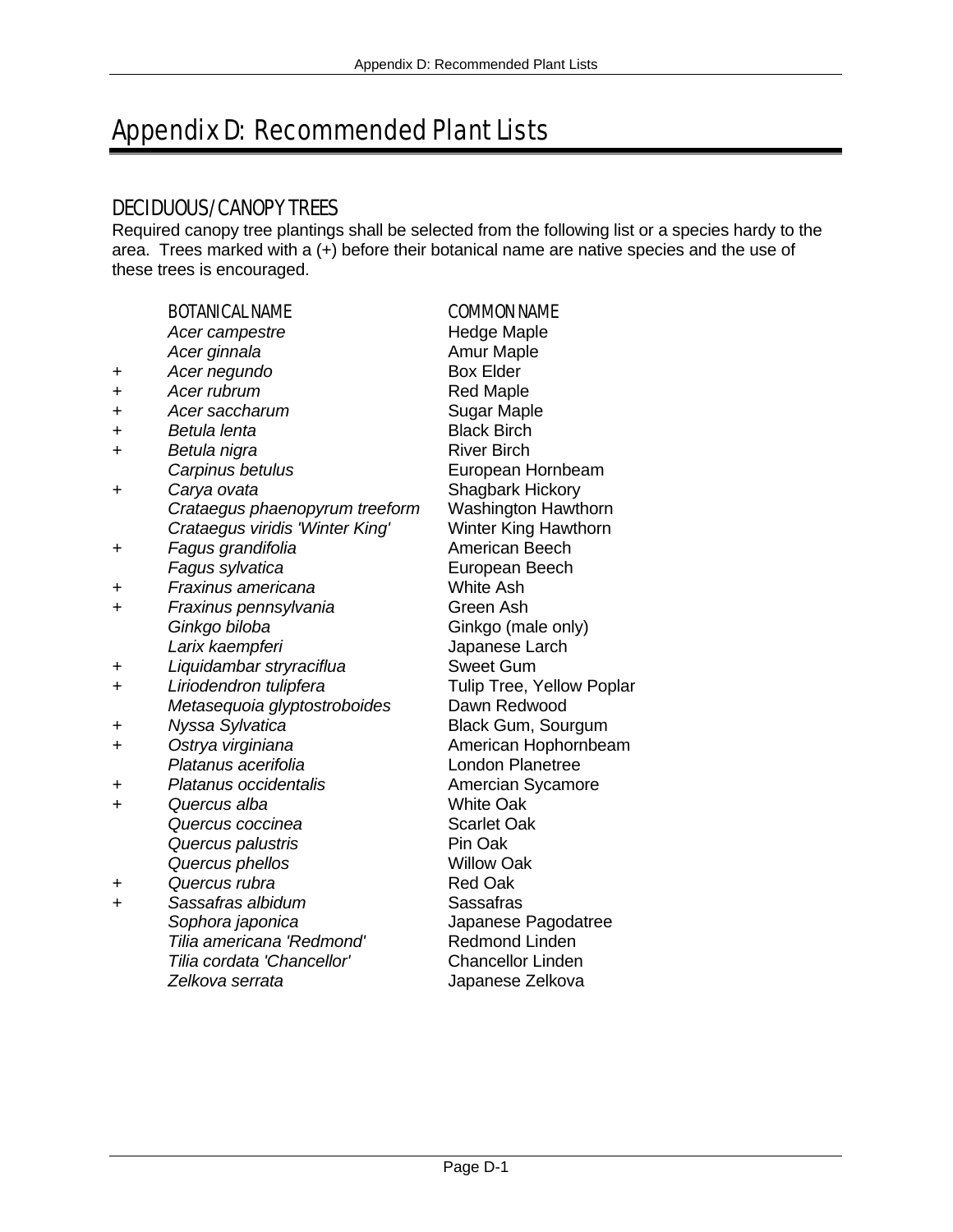# DECIDUOUS/FLOWERING TREES

Required flowering tree plantings shall be selected from the following list or a species hardy to the area. Trees marked with a (+) before their botanical name are native species and the use of these trees is encouraged.

### BOTANICAL NAME COMMON NAME

- *+ Amelanchier canadensis* Shadblow Serviceberry
- *+ Cercis canadensis* Eastern Redbud
- *+ Chioanthus virginicus* Fringetree
- *+ Cornus florida* Flowering Dogwood **Cornus kousa** Kousa Dogwood *Cornus mas* **Cornelian Cherry**
- *+ Halesia carolina* Carolina Silverbell  *Magnolia soulangeana* Saucer Magnolia
- *+ Magnolia virginiana* Sweetbay Magnolia
- *+ Oxydendrum arboreum* Sourwood, Sorrel Tree **Prunus cerasifera** Purpleleaf Flowering Plum  *Prunus kwanzan* Kwanzan Cherry *Prunus sargentii* Sargent Cherry  *Prunus serrulata 'Kwanzan'* Kwanzan Cherry **Prunus subhirtella var. pendula** *Stewartia koreana* Korean Stewartia

*Crataegus species* Any Hawthorn species *Malus species* **Any Crabapple species** *+ Viburnum prunifolium* Blackhaw Viburnum

# EVERGREEN TREES/SHRUBS

Required evergreen tree plantings shall be selected from the following list or a species hardy to the area. Trees marked with a (+) before their botanical name are native species and the use of these trees is encouraged.

### BOTANICAL NAME COMMON NAME

- **Abies concolor** Concolor Fir
- 
- 
- -
- *+ Pinus strobus* White Pine *Pseudotsuga menziesii* **Douglas Fir Taxus baccata** English Yew  *Taxus cuspidata* Japanese Yew
- *+ Tsugas canadensis* Eastern Hemlock

<sup>+</sup> *Ilex opaca* American Holly *+ Juniperus virginiana* Eastern Redcedar <sup>+</sup> Kalmia latifolia Mountain Laurel *Picea abies* Norway Spruce *Picea omorika* Serbian Spruce *Pinus nigra* Australian Pine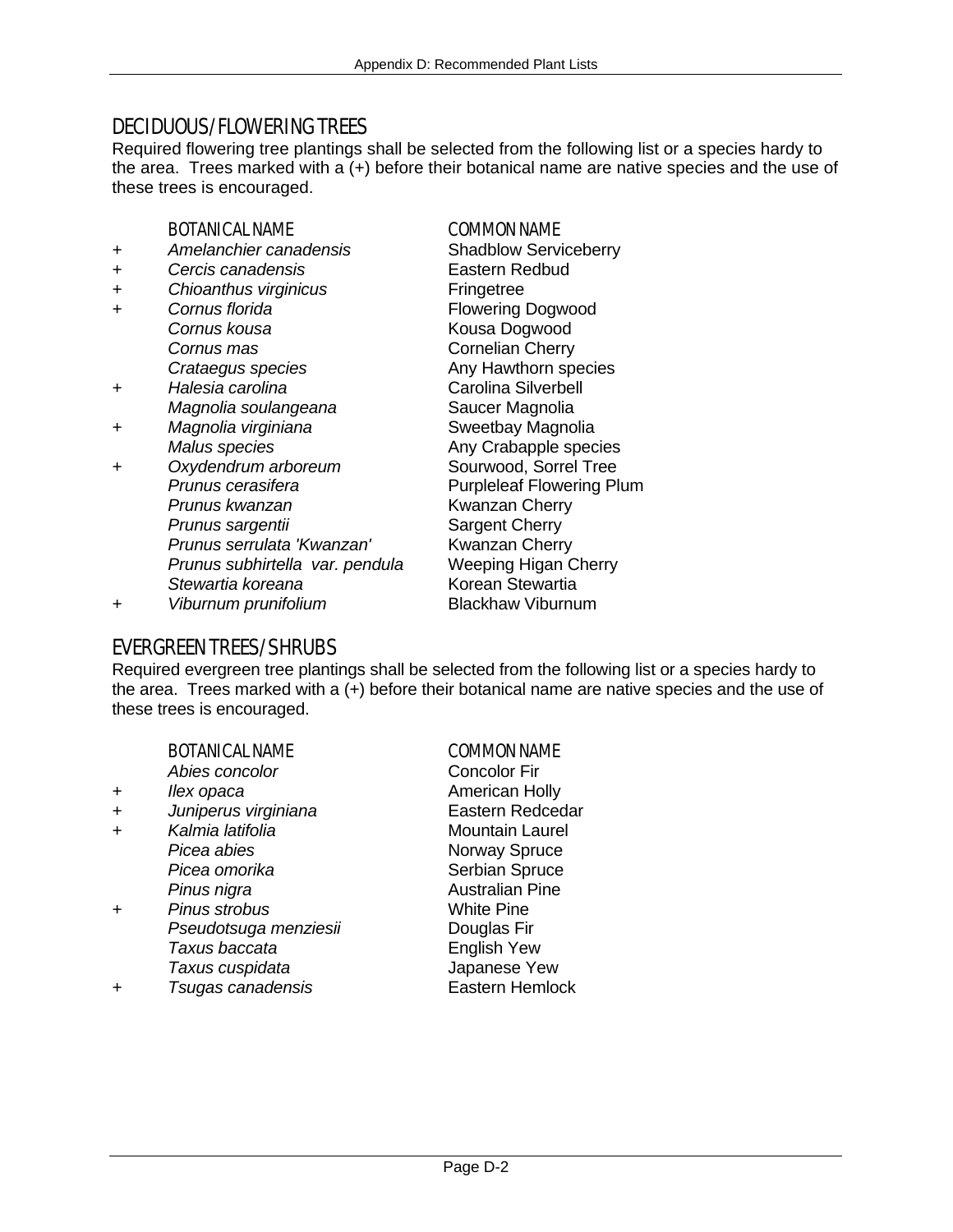# DECIDUOUS SHRUBS

Required shrubs shall be selected from the following list or a species hardy to the area. Shrubs marked with a (+) before their botanical name are native species and the use of these shrubs is encouraged.

### BOTANICAL NAME COMMON NAME

- *+ Hamamelis vernalis* Vernal Witch Hazel
- + *Hamamelis virginiana* Common Witch Hazel
- + *Ilex glabra* Inkberry
- + *Ilex verticillata* Winterberry
- + *Kalmia latifolia* Mountain Laurel
- + *Myrica pennsylvanica* Bayberry  *Pyracantha coccinea 'lalandi'* Laland Firethorn *Rhamnus frangula* Glossy Buckthorn  *Taxus cuspidata 'capitata'* Upright Yew **Taxus x media 'hicksii'** Hicks Yew + *Viburnum dentatum* Arrowwood Viburnum
- 
- + *Viburnum trilobum* Highbush Cranberry

 *Viburnum lantana* Wayfaring Tree Viburnum

# MEDIUM DECIDUOUS STREET/URBAN TREES

Required trees shall be selected from the following list or a species hardy to the area. Shrubs marked with a (+) before their botanical name are native species and the use of these shrubs is encouraged. Trees included on the following list tolerate urban conditions such as salt, drought, and soil compaction. The mature height is included for consideration in applications where overhead wiring is located. Street trees shall be in accordance with applicable American National Standards Institute (ANSI) Standards.

| <b>BOTANICAL NAME</b> | <b>COMMON NAME</b>        | <b>SIZE</b> |
|-----------------------|---------------------------|-------------|
| Acer campestre        | <b>Hedge Maple</b>        | $15 - 30'$  |
| Acer ginnala          | Amur Maple                | $15 - 30'$  |
| Acer palmatum         | Japanese Maple            | $10 - 20'$  |
| Chioanthus virginicus | Fringetree                | $20 - 35'$  |
| Cornus kousa          | Kousa Dogwood             | $20 - 35'$  |
| Crataegus crusgalli   | <b>Cockspur Hawthorne</b> | $20 - 35'$  |
| Malus species         | Crabapple - Various       | $20 - 40'$  |
| Ostrya virginiana     | American Hophornbeam      | $35 - 50'$  |
| Oxydendrum arboreaum  | Sourwood, Sorrel Tree     | $35 - 50'$  |
| Prunus species        | Cherry - Various          | $20 - 40'$  |
| Pyrus species         | Pear - Various            | $20 - 40'$  |
| Sassafras albidum     | <b>Common Sassafras</b>   | $35 - 50'$  |
|                       |                           |             |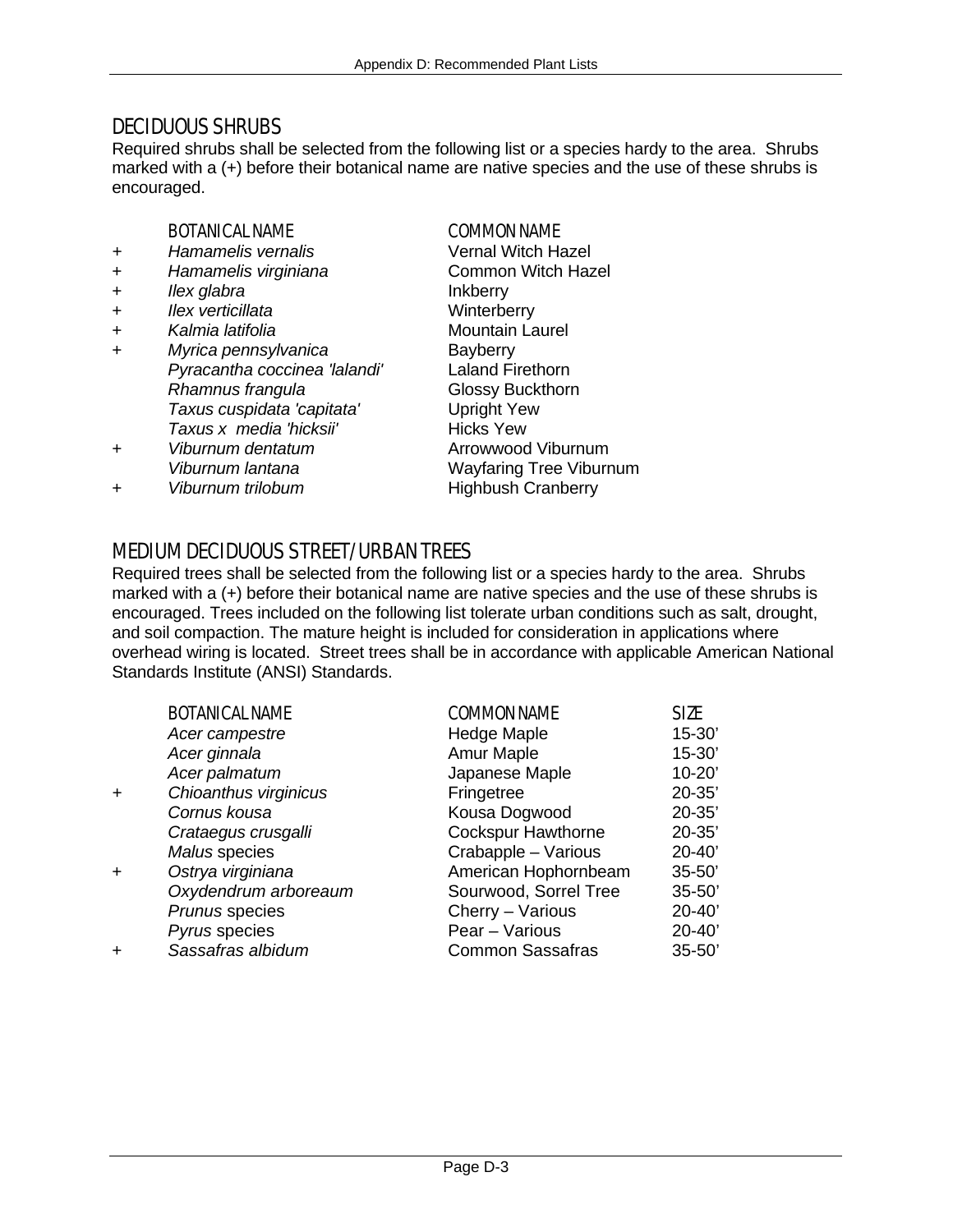# LARGE DECIDUOUS STREET/URBAN TREES

Required trees shall be selected from the following list or a species hardy to the area. Shrubs marked with a (+) before their botanical name are native species and the use of these shrubs is encouraged. Trees included on the following list tolerate urban conditions such as salt, drought, and soil compaction. The mature height is included for consideration in applications where overhead wiring is located. Street trees shall be in accordance with applicable American National Standards Institute (ANSI) Standards.

|           | <b>BOTANICAL NAME</b>   | <b>COMMON NAME</b>       | <b>SIZE</b> |
|-----------|-------------------------|--------------------------|-------------|
| $\ddot{}$ | Acer rubrum             | <b>Red Maple</b>         | 75-100      |
| $\ddot{}$ | Acer saccharum          | Sugar Maple              | 75-100'     |
| $\ddot{}$ | Fraxinus americana      | White Ash                | 75-100'     |
| $\ddot{}$ | Fraxinus pennsylanica   | Green Ash                | 75-100      |
| $+$       | Juniperous virginiana   | <b>Eastern Red Cedar</b> | $50 - 75'$  |
| $+$       | Liquidambar styraciflua | American Sweetgum        | 75-100      |
| $+$       | Nyssa silvatica         | <b>Blackgum</b>          | $50 - 75'$  |
|           | Platanus acerifolia     | London Planetree         | 75-100      |
| $\ddot{}$ | Platanus occidentalis   | Amercian Sycamore        | 75-100'     |
|           | Tilia americana         | American Linden          | $50 - 70'$  |
|           | Tilia cordata           | Littleleaf Linden        | 70-100'     |
|           | Zelkova serrata         | Japanese Zelkova         | $40 - 65'$  |

# STREET/URBAN SHRUBS

Required trees shall be selected from the following list or a species hardy to the area. Shrubs marked with a (+) before their botanical name are native species and the use of these shrubs is encouraged. Trees included on the following list tolerate urban conditions such as salt, drought, and soil compaction. The mature height is included for consideration in applications where overhead wiring is located.

### BOTANICAL NAME COMMON NAME

- 
- + Juniperous communis
- + *Kalmia latifolia* Mountain Laurel
- + *Myrica pennsylvanica* Bayberry
- + *Viburnum dentatum* Arrowwood Viburnum

+ *Ilex glabra* Inkberry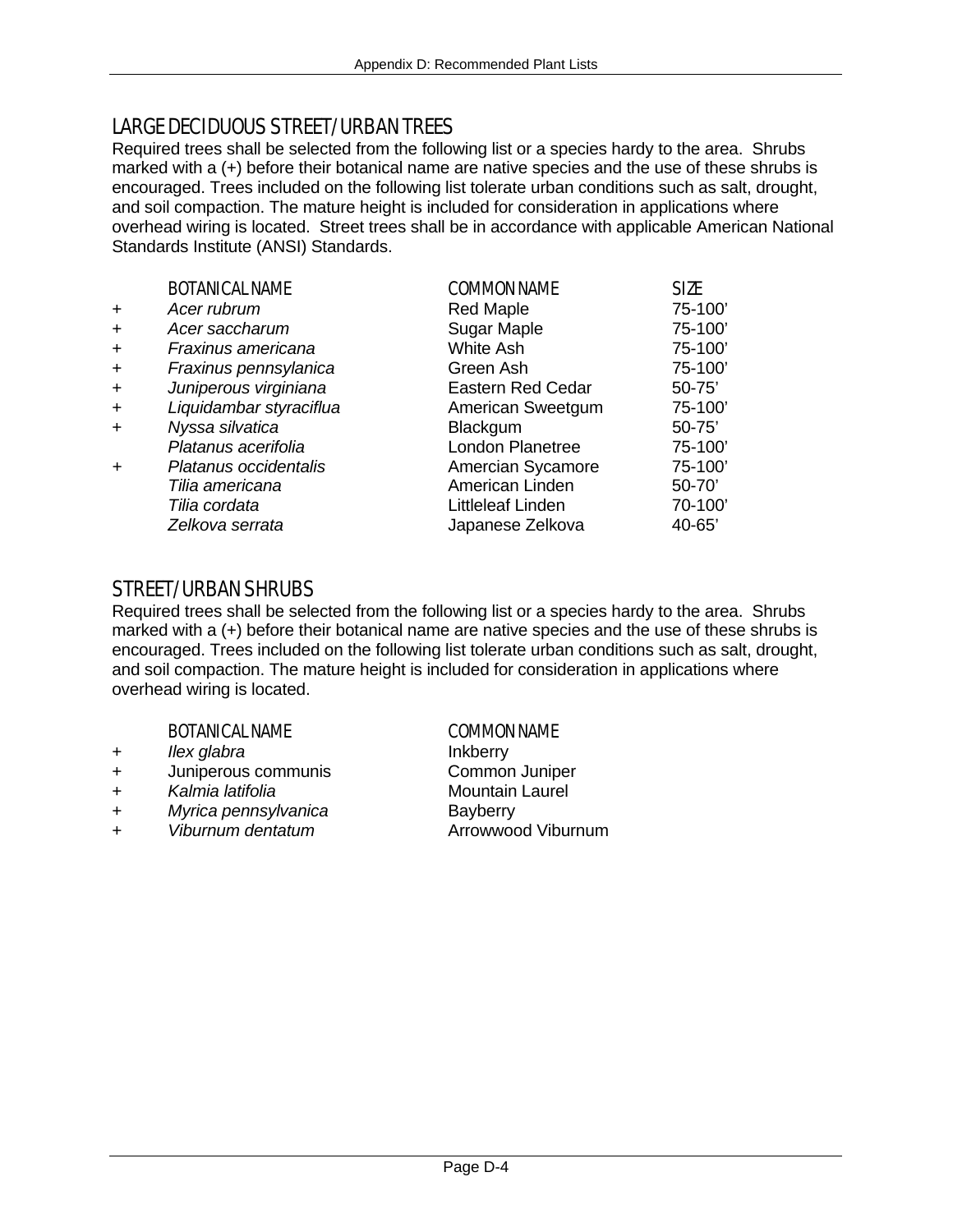# RIPARIAN FOREST BUFFER DECIDUOUS TREES AND SHRUBS

Required tree and shrub plantings shall be selected from the following list or a species hardy to the area, attractive to wildlife species (mast production), and appropriate to the use. Trees marked with a (+) before their botanical name are native species and the use of these trees is encouraged.

### BOTANICAL NAME COMMON NAME

- *+ Acer rubrum* Red Maple
- **+** *Alnus rugosa* Speckled Alder
- *+ Amelanchier arborea* Shadbush
- 
- *+ Betula lutea* Yellow Birch
- *+ Betula nigra* Black Birch
- *+ Carya cordiformis* Bitternut Hickory
- + *Carya glabra* Pignut Hickory
- **+** *Carya ovata* Shagbark Hickory
- *+ Cornus alternifolia* Alternate-Leaved Dogwood
- *+ Cornus amomum* Silky Dogwood
- + *Cornus florida* Florida Dogwood
- 
- **+** *Fagus grandifolia*
- *+ Juglans nigra* Black Walnut **Prunus avium** Sweet Cherry
- *+ Prunus pennsylvanica* Pin Cherry
- *+ Prunus serotina* Black Cherry
- *+ Prunus* virginiana Choke Cherry
- <sup>+</sup> *Rhus glabra* Smooth Sumac
- **+** *Rhus typhina* Staghorn Sumac
- *+ Quercus alba* White Oak
- *+ Quercus bicolor* Swamp White Oak
- *+ Quercus muehlenburgii* Chinquapin Oak
- *+ Quercus palustris* Pin Oak
- *+ Quercus prinus* Chestnut Oak
- 

*+ Quercus velutina* Black Oak

*+ Amelanchier laevis* Alleghany Serviceberry *+ Cornus stolinifera* Redosier Dogwood *+ Quercus rubra* Northern Red Oak

## RIPARIAN FOREST BUFFER EVERGREEN (CONIFERS) TREES AND SHRUBS

Required canopy tree plantings shall be selected from the following list or a species hardy to the area and appropriate to the use. Trees marked with a (+) before their botanical name are native species and the use of these trees is encouraged.

### BOTANICAL NAME COMMON NAME

- + *Tsuga Canadensis* Eastern Hemlock
- + *Pinus strobus* Eastern White Pine
- + *Juniperous virginiana* Eastern Red Cedar **Pinus sylvestris Scotch Pine**

**Pinus rigida** Pitch Pine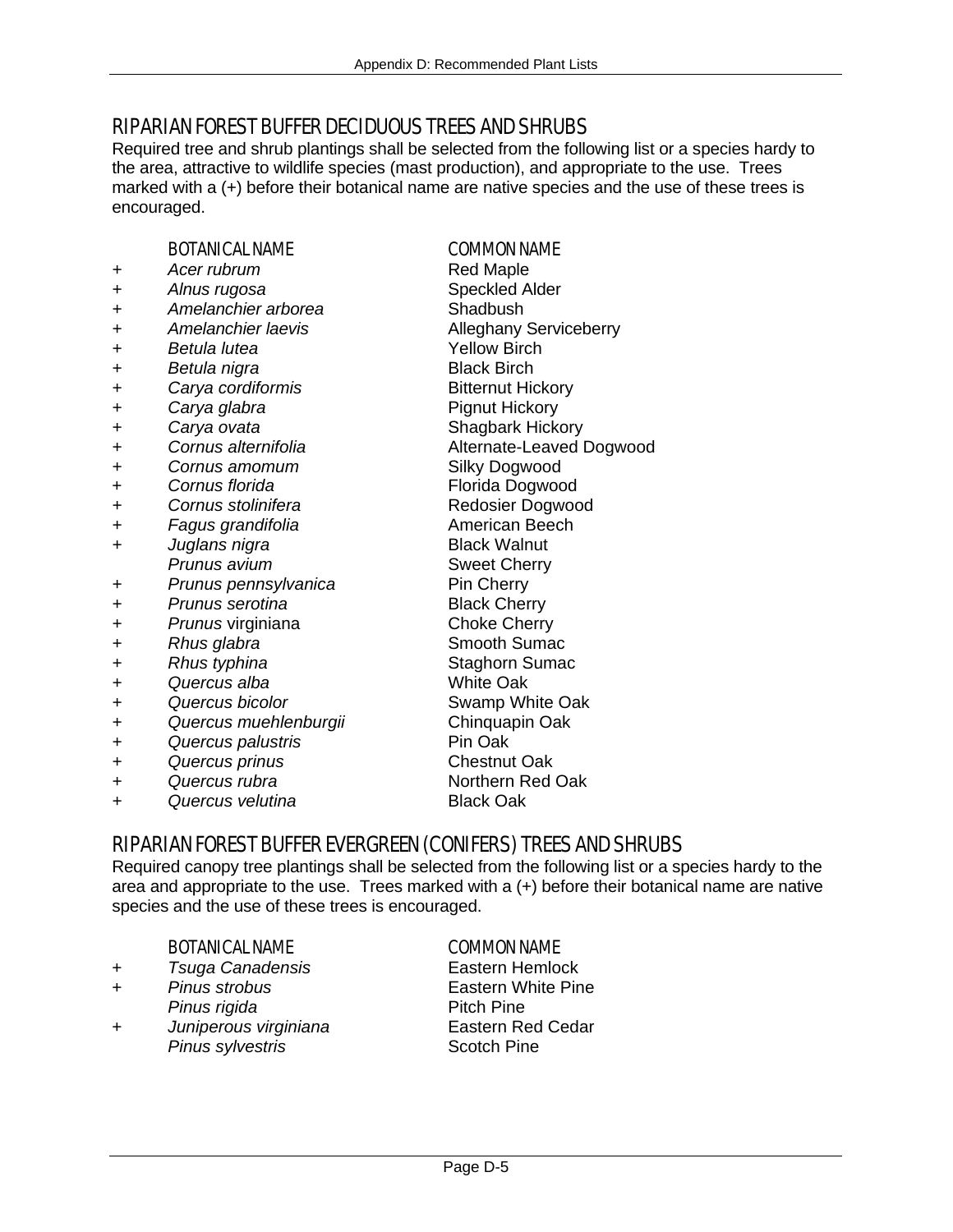# RIPARIAN FOREST BUFFER FORBS AND GRASSES (WARM SEASON)

Required canopy tree plantings shall be selected from the following list or a species hardy to the area and appropriate to the use.

### BOTANICAL NAME COMMON NAME

*Aster novea angliae* **New England Aster**<br> **Bernonia noveboracensis** New York Ironweed **Bernonia noveboracensis Cassia fasciculata** Partridge Pea *Coreopsis lanceolata* Lanceleaf Coreopsis *Echinacea purpurea* Purple Cone Flower *Heliopsis helianthoides* Ox-eye Sunflower **Rudbeckia hirta** Blackeyed Susan Blue Vervain **Verbena hastata** 

### BOTANICAL NAME COMMON NAME

**Andropogon gerardii** Big Bluestem **Panicum virgatum** Switchgrass *Schizachyrium scoparius* or *Andropogon scoparius* Little Bluestem *Sorghastrum nutans* Indiangrass *Tripsacum dactyloides* Eastern gamagrass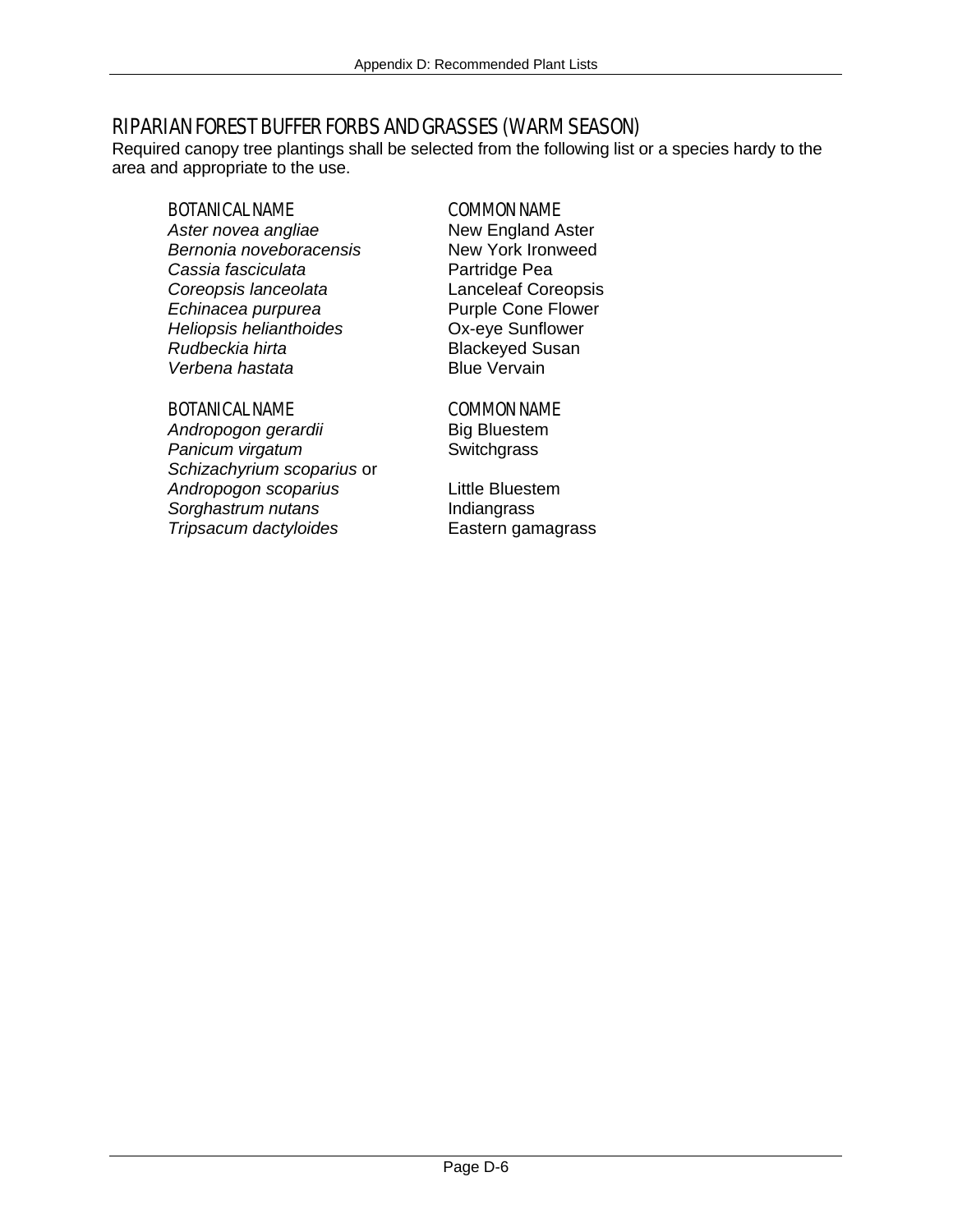# INVASIVE OR NOXIOUS SPECIES

Plants that are illegal or grow or reproduce aggressively, which can so dominate an ecosystem that they kill off or drive out most other plant species. They can be native or exotic species. Examples include, but are not limited to:

### BOTANICAL NAME COMMON NAME

Acer platanoides **Norway** Maple Alliaria pertiolata **Garlic Mustard** *Berberis thunbergii* Japanese Barberry **Berberis vulgaris European Barberry** *Broussonetia papyrifera* Paper Mulberry *Ailanthus altissima* Tree-of-Heaven *Cannabis sativa* Marijuana **Carduus nutans** Musk or Nodding Thistle *Celastrus orbiculatus* Oriental Bittersweet **Cirsium arvense** Canadian Thistle **Cirsium vulgare Bull or Spear Thistle** *Clematis terniflora* Leatherleaf Climatis **Coronilla varia** Crown Vetch *Daturum stramonium* Jimsonweed *Eleagnus umbrella* Autumn Olive **Festuca elatior** Tall Fescue **Ligustrum obtusifolium** Border Privet *Ligustrum vulgare* Common Privet *Lonicera japonica* Japanese Honeysuckle Lonicera morrowii **Morrow's Honeysuckle** *Lonicera tatarica* Tartarian Honeysuckle Lythrum salicaria **Purple Loosestrife** *Melilotus afficinalis* **Sweet Clover** *Microstegium vimineum* Japanese Stilt Grass *Morus alba* White Mulberry *Paulownia tomentosa* Empress Tree **Phalaris arundinacea Reed Canary Grass Polygonum perfoliatum** Mile-A-Minute Weed *Populus alba* White Poplar **Pueraria lobata** Kudzu-vine *Rhamnus cathartica* Common Buckthorn *Rosa multiflora* Multiflora Rose *Rubus phoenicolasius* Wineberry **Sorghum bicolor** Shattercane *Sorghum halapense* Johnson Grass *Spiraea japonica* Japanese Spiraea *Viburnum dilatatum* Linden Viburnum *Viburnum opulus* Guelder Rose

Sources: Noxious Weed Control Act – 1982-74. Commonwealth of Pennsylvania, Department of Agriculture, Bureau of Plant Industry. Brandywine Conservancy. Chester County Planning Commission.